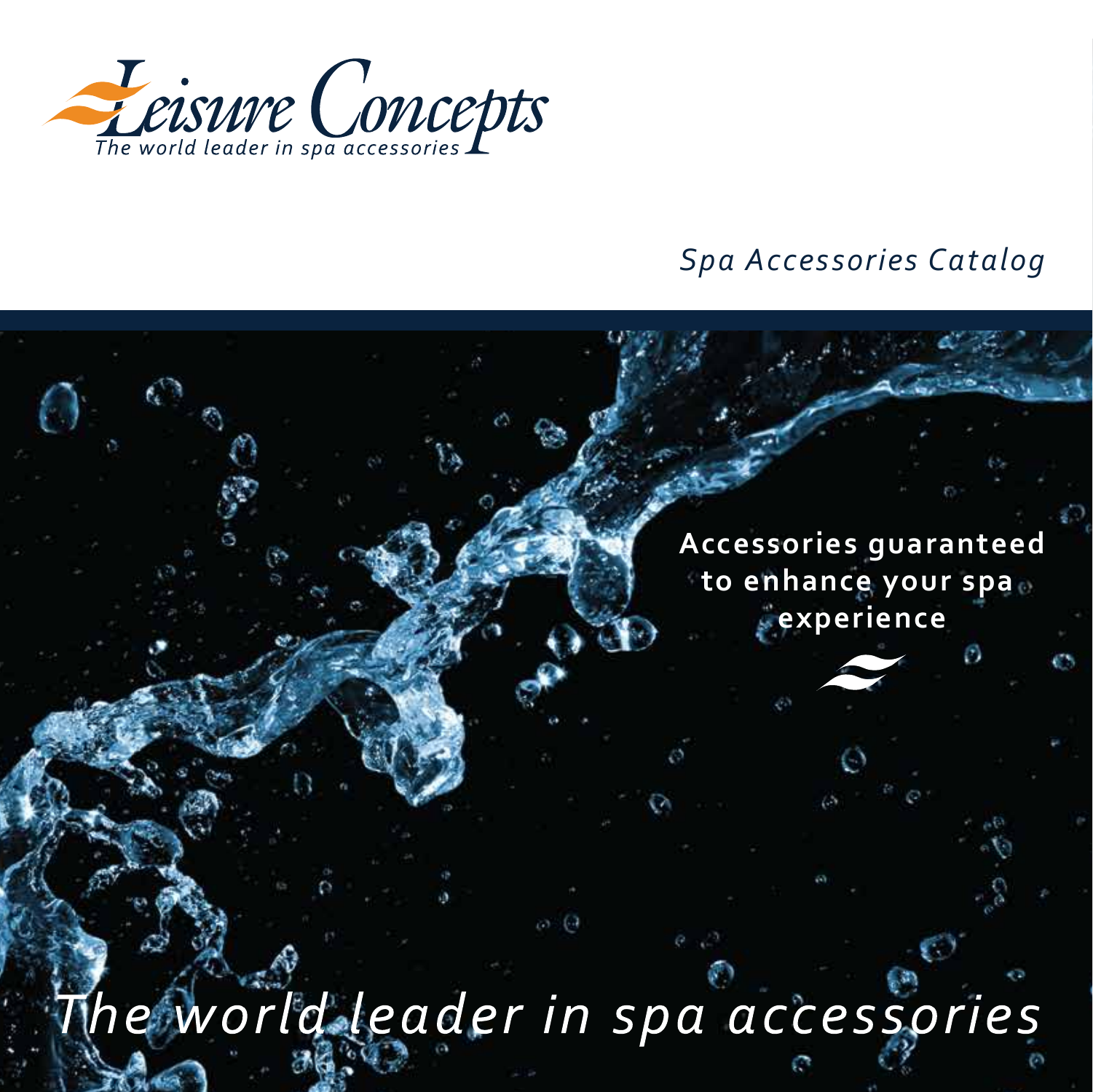# **Create Safe and E**



*Slip-resistant rubber insert shown is NOT included with DuraStep II model*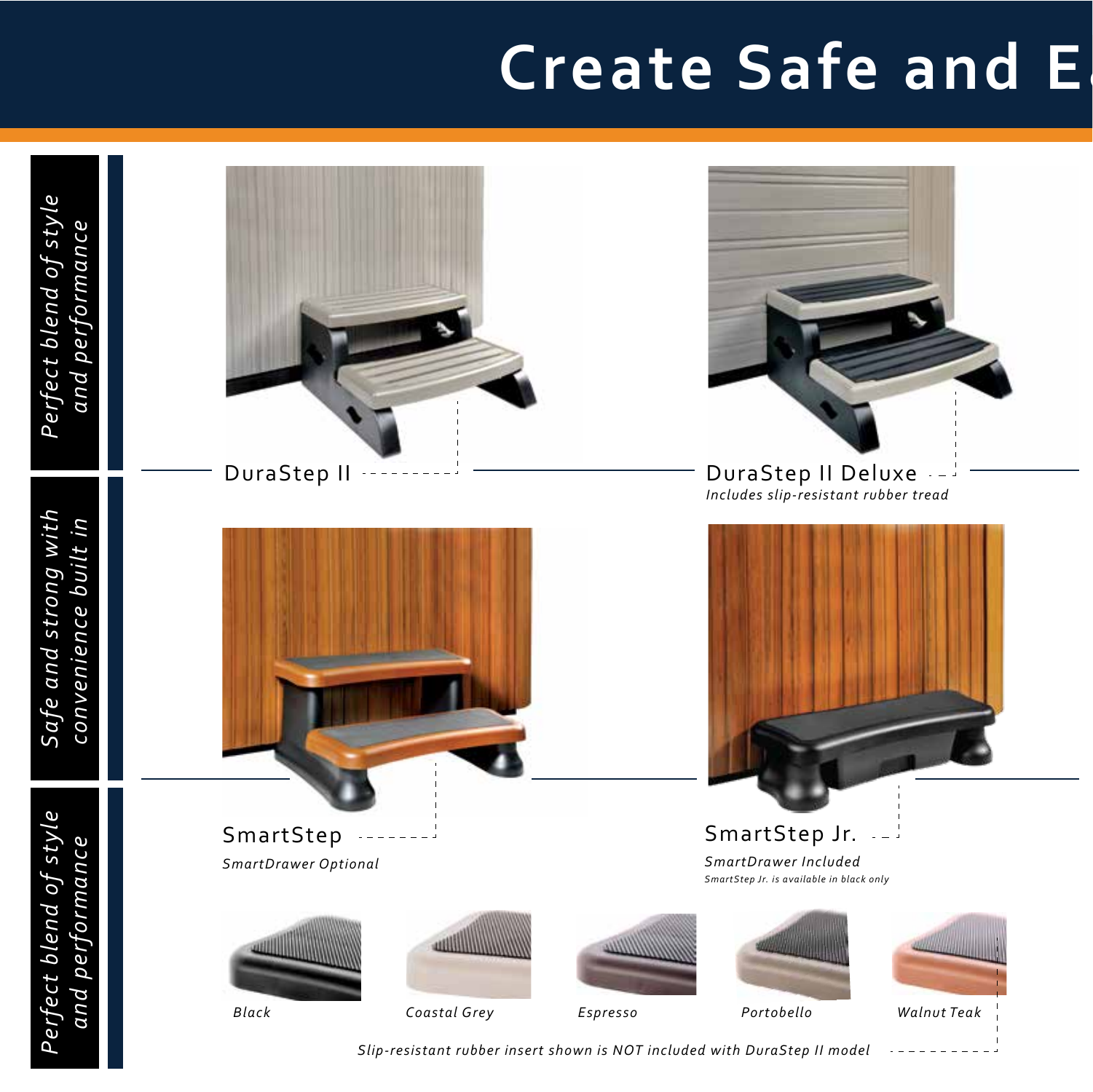# **Create Safe and Easy Entry and Exit**







Solar Lights *Creates added safety and accent lighting*

ModStep Drawer *Perfect for storing goggles, chemicals and more*

Every ModStep style can be expanded by adding additional steps side-by-side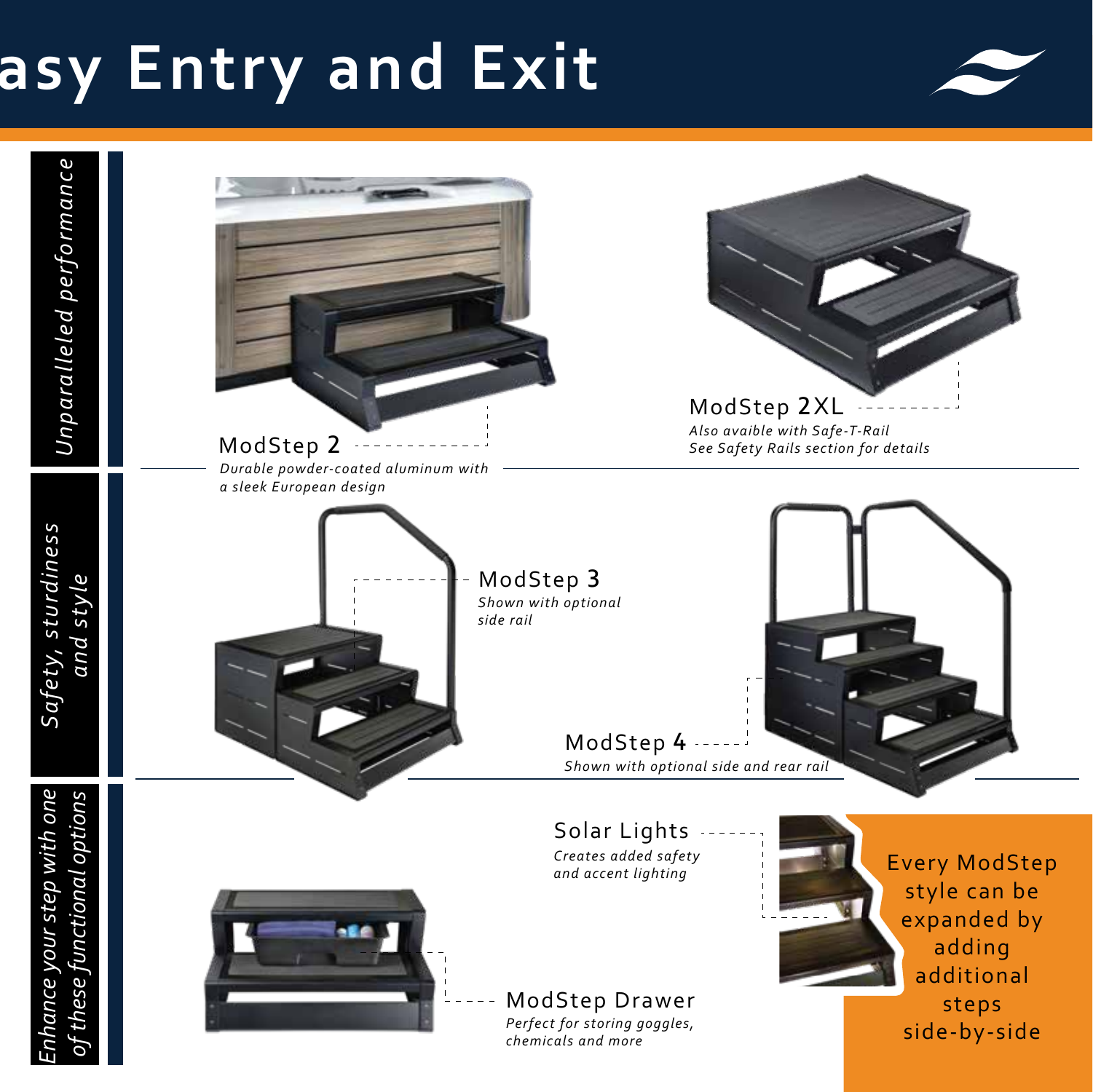## **Cover Lifts and**

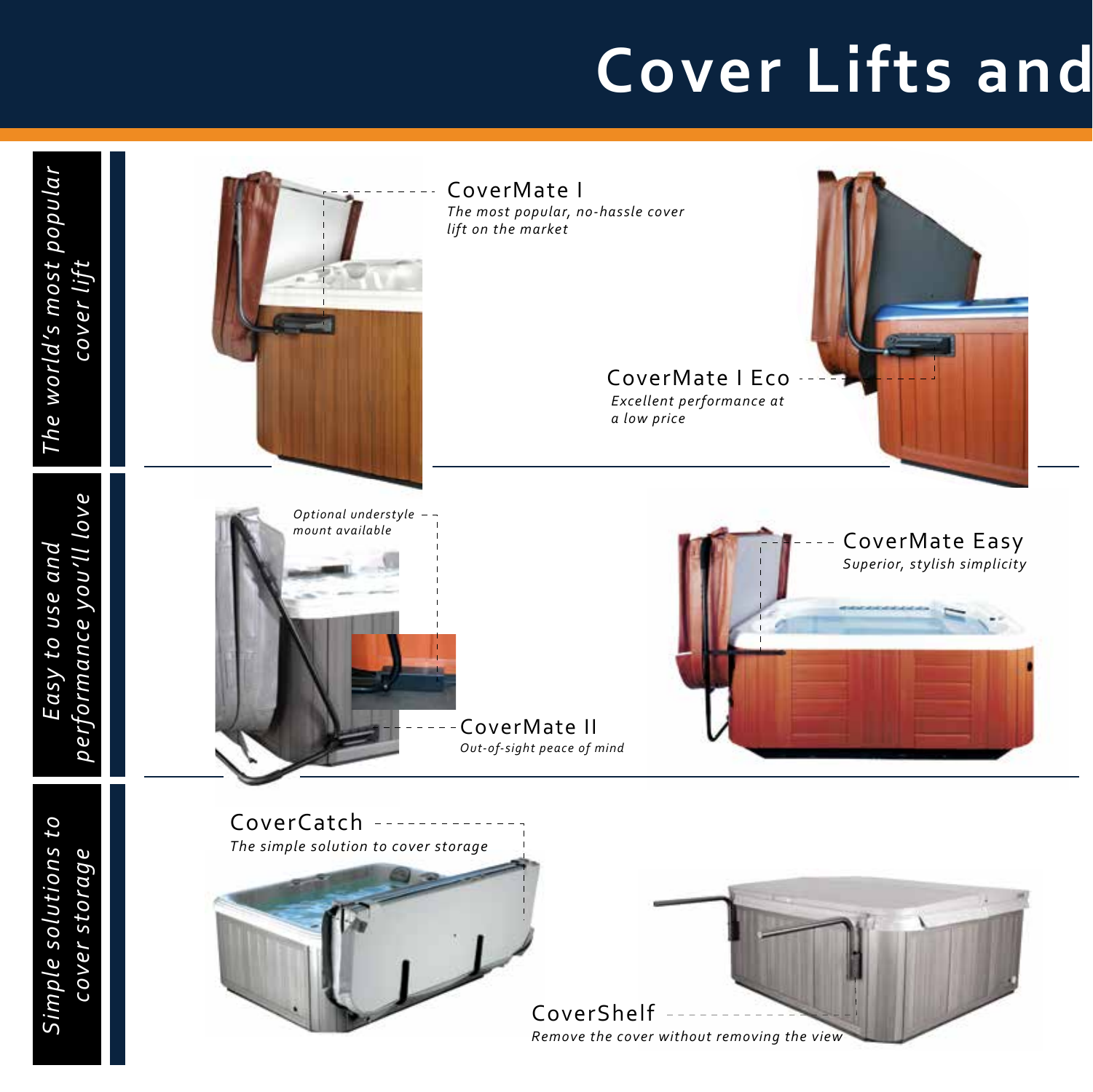# **Cover Holders**



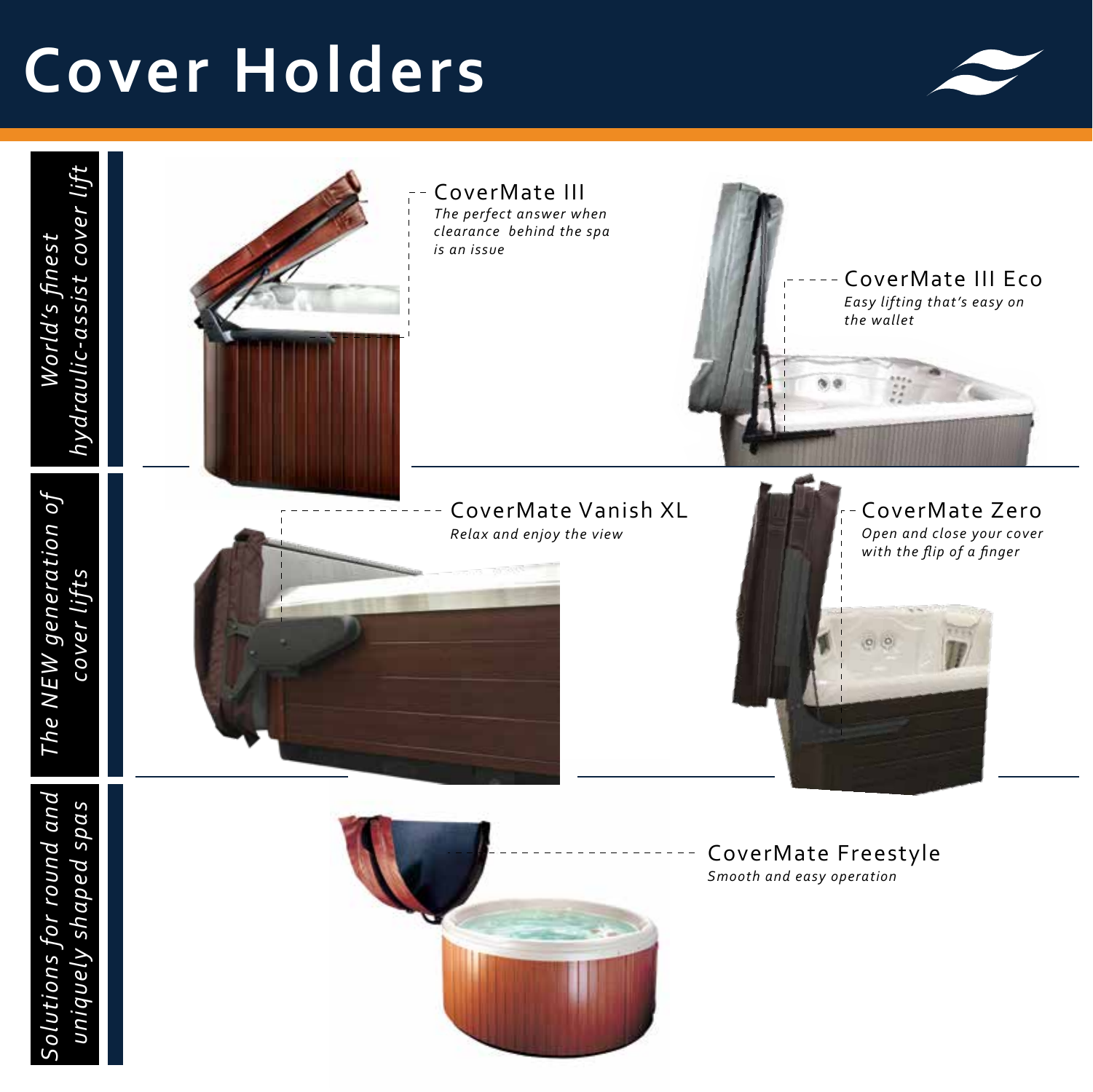# **Safety & Conver**

*The safest handrails in the industry*  The safest handrails in the industry *providing the most stability when*  providing the most stability when<br>entering and exiting the spa *entering and exiting the spa*



#### Safe-T-Rail II

*Offering the same great look and performance as the Safe-T-Rail, this handrail is equipped with its own slide-under-the-spa stand, making installation a snap* 

> SmartRail *The handrail that works with recessed spas*



### ModStep 2XL with Safe-T-Rail

*We've combined our Safe-T-Rail and Modstep 2XL to create the ultimate, most durable safety and convenience package available*

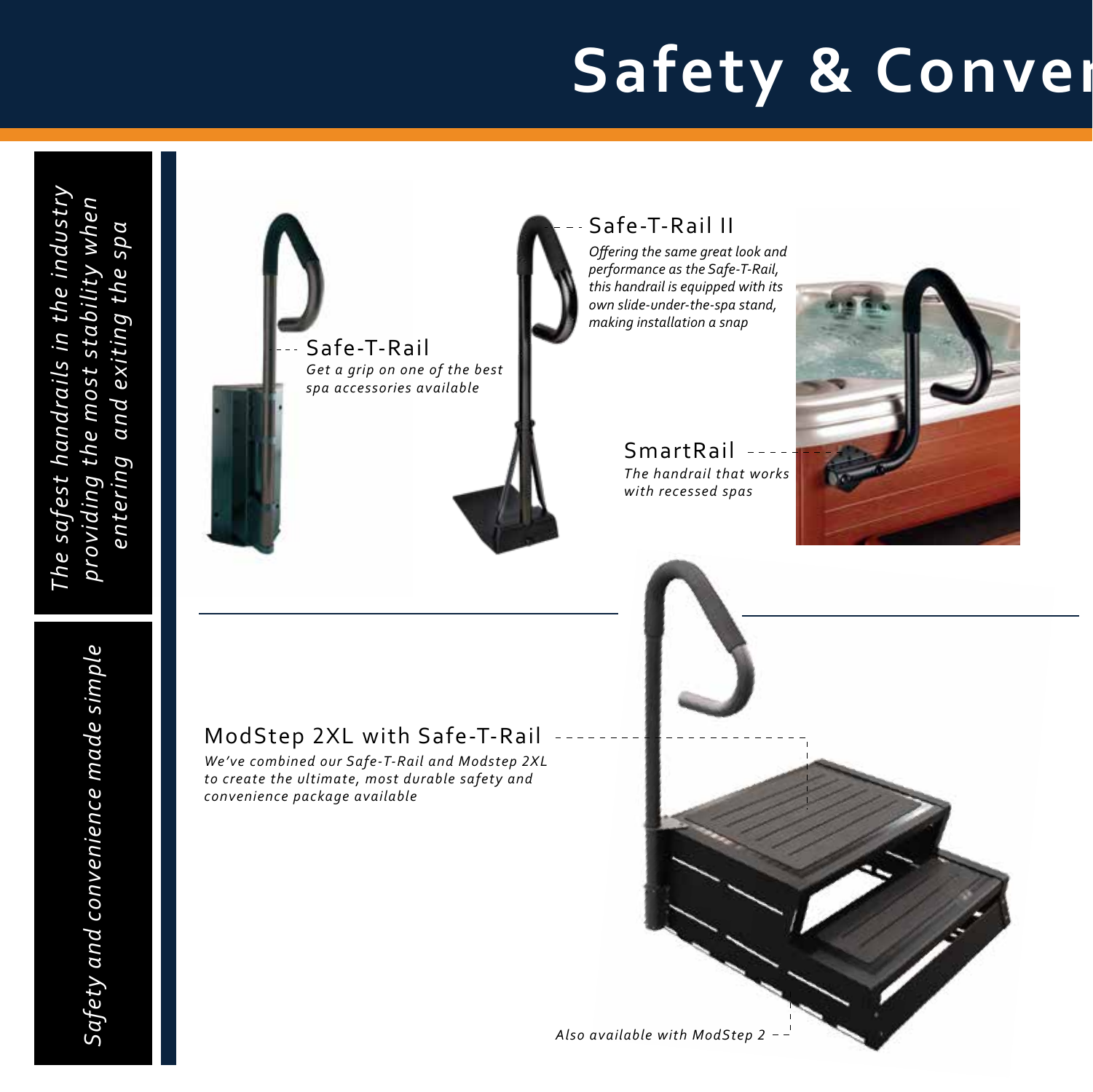# **Sience Products**



Durability and functionality,